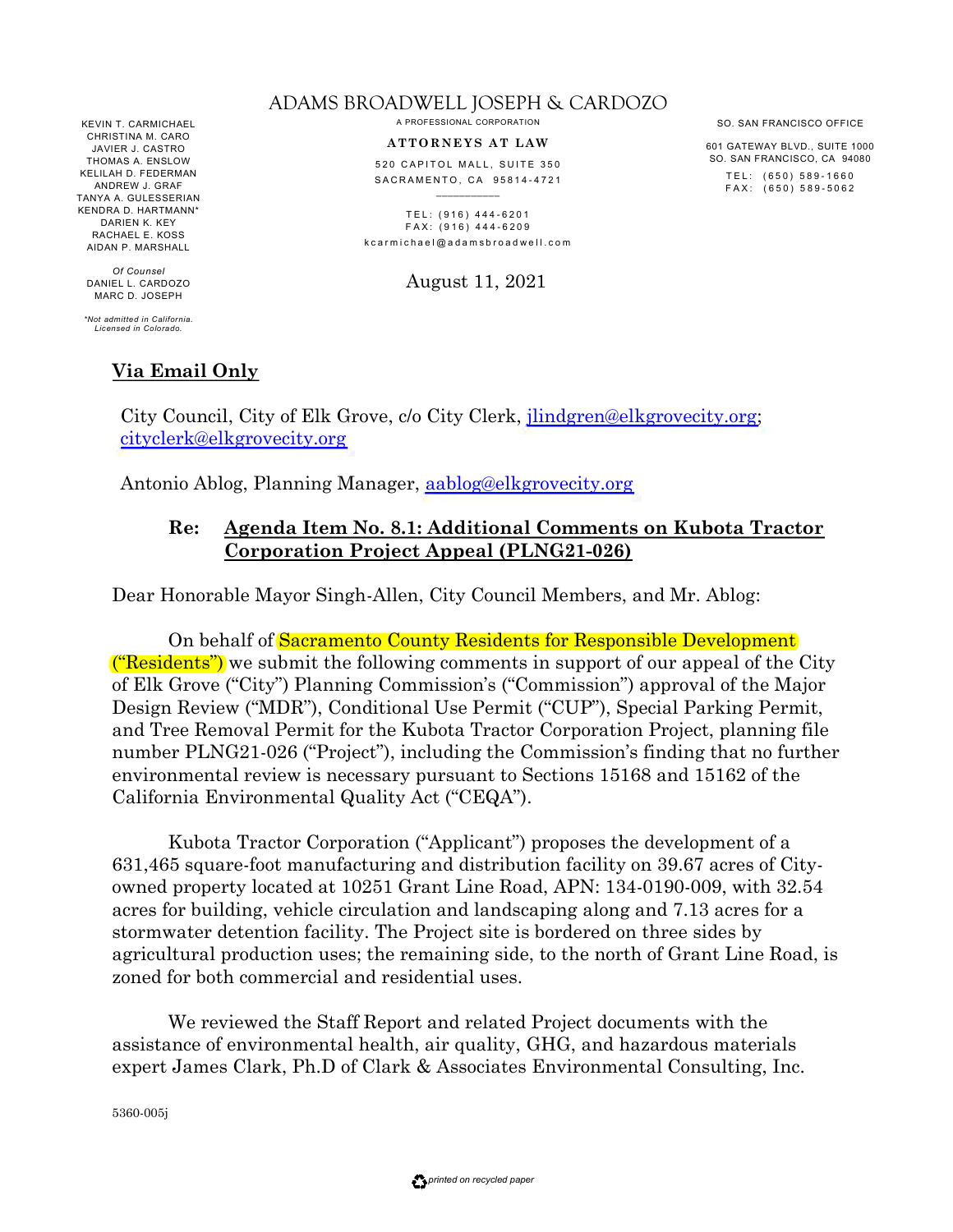The comments and curriculum vitae of Dr. Clark are attached to this letter as Exhibit 1.<sup>1</sup> Our July 15, 2021, comment letter on the Project and July 26, 2021, appeal letter is incorporated by reference.

The City lacks substantial evidence to support its conclusion that the Project's environmental impacts are fully analyzed and mitigated under the Specific Plan Subsequent Environmental Impact Report ("SEIR"). Our comments on the Project show that the City failed to conduct legally required analysis of site-specific Project impacts which were not examined in the SEIR, and that there is new information demonstrating that the Project will have new and more severe environmental effects than were analyzed in the SEIR, including: (1) the City failed to conduct required analysis of air quality and public health impacts, (2) there are potentially significant, unmitigated impacts from greenhouse gas ("GHG") emissions, (3) there is a significant, unmitigated impact from heavy duty truck traffic, and (4) the Commission's Staff Report and findings were based on erroneous air quality data. Additionally, the City's Staff Report for the instant agenda item fails to address the concerns of Residents and contains proposed findings which are not based on substantial evidence.

Residents respectfully request that the City Council grant this appeal and remand the Project to staff to prepare a legally adequate subsequent EIR for the Project which fully discloses and mitigates the Project's site-specific impacts.

# **I. THE CITY MUST PREPARE A SUBSEQUENT EIR TO ANALYZE THE PROJECT'S POTENTIALLY SIGNIFICANT ENVIRONMENTAL IMPACTS THAT WERE NOT ANALYZED IN THE SEIR**

Where, as here, a program EIR has been prepared that could apply to a later project, CEQA requires the lead agency to conduct a two-step process to examine the later project to determine whether additional environmental review is required.<sup>2</sup> First, the agency must consider whether the project will result in environmental effects that were not examined in the program EIR.<sup>3</sup> Whether a

 $3 \text{ CEQA}$  Guidelines, § 15168, subd. (c)(1).

<sup>1</sup> **Exhibit 1:** Letter from James Clark to Kevin Carmichael, Response to City of Elk Grove Staff Report For Proposed Kubota Tractor, Co. Assembly Factory, Elk Grove, California, August 11, 2021, ("Clark Comments").

<sup>2</sup> See CEQA Guidelines, 15168, subd. (c); S. Kostka & M. Zischke, Practice Under the California Environmental Quality Act 2d, § 10.16 (Mar. 2018).

<sup>5360-005</sup>j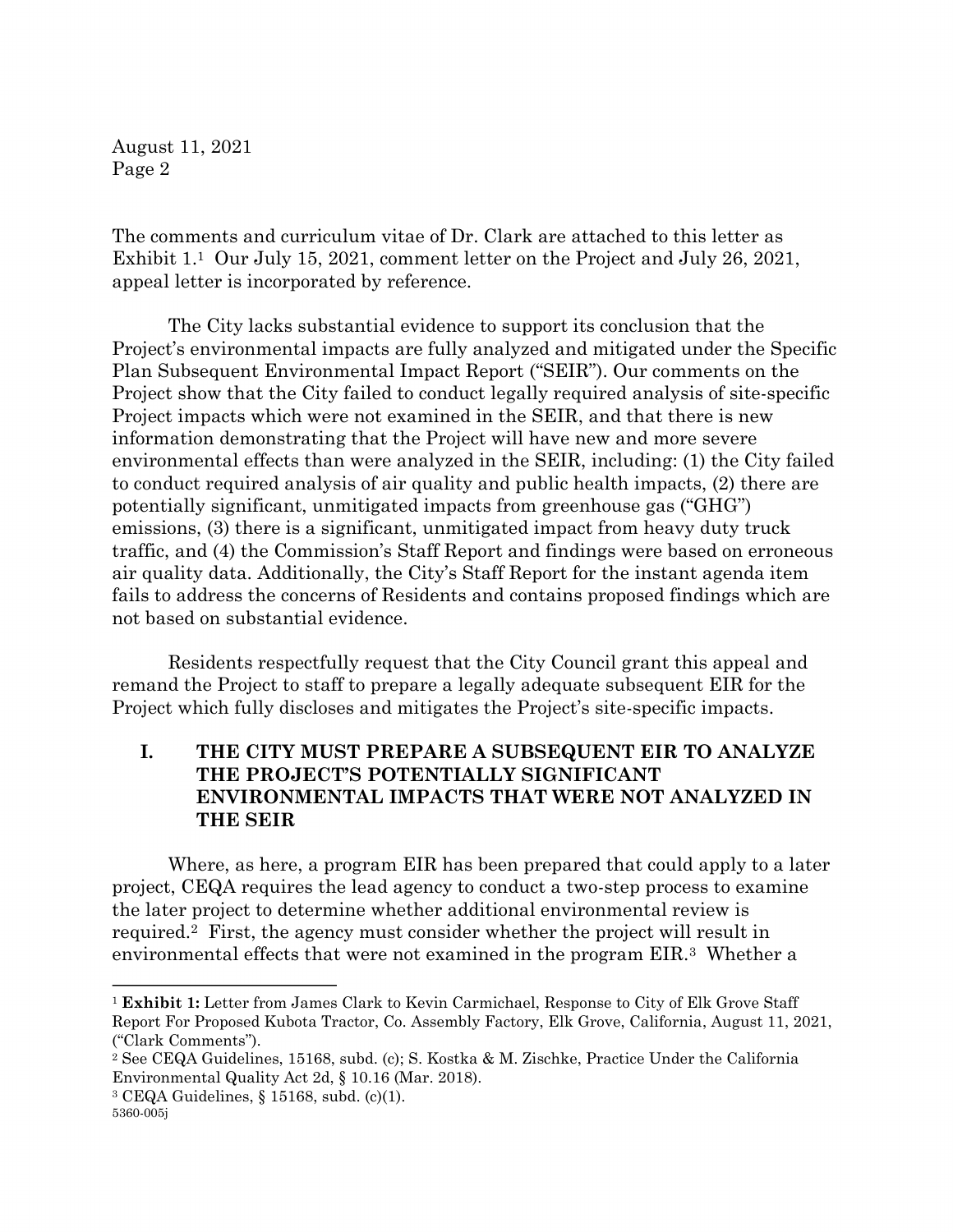later activity is within the scope of a program EIR is a factual question that the lead agency determines based on substantial evidence in the record.4 If the agency finds the activity would have environmental effects that were not examined in the program EIR, it must then prepare an initial study to determine whether to prepare an EIR or negative declaration to address those effects.<sup>5</sup> A later EIR is required when the initial study or other analysis finds that the later project may cause significant effects on the environment that were not adequately addressed in the prior EIR.<sup>6</sup>

Additionally, if the agency determines a project is covered by a prior program EIR, it must consider whether any new or more significant environmental effects could occur due to changes in circumstances or project scope, or new information that could not have been considered in the program EIR, including new information about environmental impacts that are more severe than previously analyzed. 7 Pursuant CEQA Guidelines sections 15168(c)(2) and 15162, subsequent or supplemental environmental review is required when there is substantial evidence demonstrating that any of these three circumstances have occurred.

The lead agency's significance determination with regard to each impact must be supported by accurate scientific and factual data.<sup>8</sup> An agency cannot conclude that an impact is less than significant, or no more severe than previously analyzed, unless it produces rigorous analysis and concrete substantial evidence justifying the finding.<sup>9</sup>

Moreover, the failure to provide information required by CEQA is a failure to proceed in the manner required by CEQA.<sup>10</sup> Challenges to an agency's failure to proceed in the manner required by CEQA, such as the failure to disclose information about a project's environmental effects or alternatives, are subject to a less deferential standard than challenges to an agency's factual conclusions.<sup>11</sup> In

 $4 \text{ Id. at } (c)(2)$ .

<sup>5</sup> CEQA Guidelines, § 15168, subd. (c)(1).

<sup>6</sup> 14 C.C.R. § 15152(f).

<sup>&</sup>lt;sup>7</sup> CEQA Guidelines, § 15168, subd.  $(c)(2)$ .

<sup>8</sup> 14 CCR § 15064(b).

<sup>9</sup> *Kings Cty. Farm Bur. v. Hanford* (1990) 221 Cal.App.3d 692, 732.

<sup>10</sup> *Sierra Club v. State Bd. Of Forestry* (1994) 7 Cal.4th 1215, 1236.

<sup>11</sup> *Vineyard Area Citizens for Responsible Growth, Inc. v. City of Rancho Cordova* (2007) 40 Cal.4th 412, 435.

<sup>5360-005</sup>j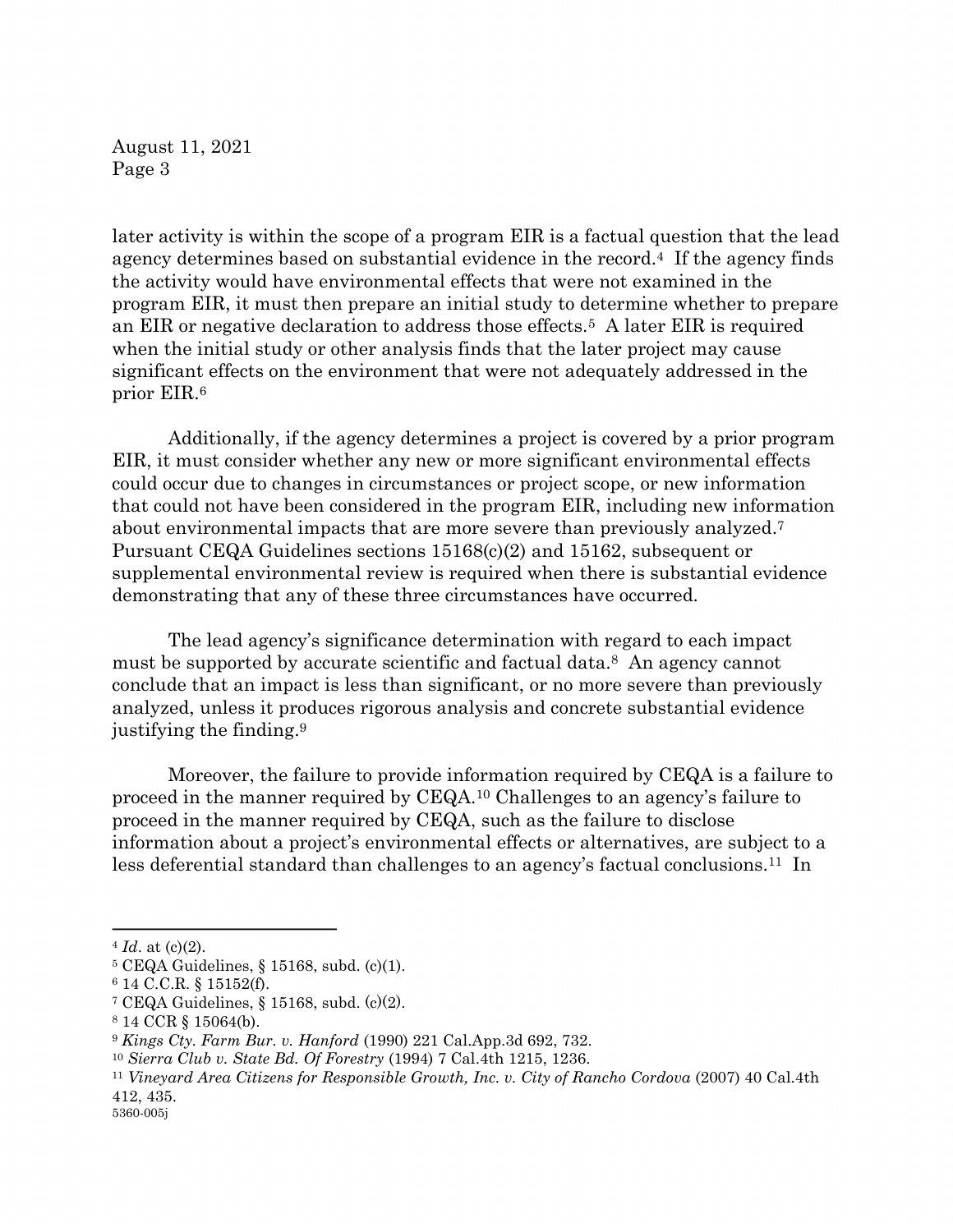reviewing challenges to an agency's approval of a CEQA document based on a lack of substantial evidence, the court will "determine de novo whether the agency has employed the correct procedures, scrupulously enforcing all legislatively mandated CEQA requirements."<sup>12</sup>

# **A. The City Must Analyze Previously Unstudied Air Quality and Public Health Impacts**

In our July 15, 2021, comments to the Planning Commission, we explained that the City failed to adhere to binding mitigation measures from the SEIR which required the City to perform analysis of Project specific diesel particulate matter ("DPM") and toxic air contaminant ("TAC") emissions prior to approving development of the Project. To date, the City has failed to adequately address this matter.

The SEIR's mitigation measures stipulated that future development of the site would require that the City perform a Health Risk Analysis ("HRA") to analyze the Project's health risks from TACs and to compare the risk to applicable thresholds of significance. The City did not perform an HRA for the Project and, as such, has failed to analyze potentially significant public health impacts from Project construction and operation, in violation of CEQA and of the SEIR's mandatory mitigation measures. The City must perform an HRA and set forth its findings in a subsequent EIR.

Additionally, the City's Staff Report fails to address the planned future development of the Triangle Project directly across the street from the Project site. According to recent offering documents from Bayless Properties, the parcel directly north of the Project site, less than 100 feet away, will be developed with up to 300 units of high-density residential housing.<sup>13</sup> The City must analyze the health impacts to the community in light of this reasonably foreseeable development and implement additional mitigation measures to protect current and future residents from the adverse impacts caused by exposure to DPM, if the analysis demonstrates that the health risk from potential exposure to TACs exceeds significance thresholds.

<sup>5360-005</sup>j <sup>12</sup> *Id., Madera Oversight Coal., Inc. v. County of Madera* (2011) 199 Cal. App. 4th 48, 102. <sup>13</sup> Bayless Properties, Triangle Point, March 2020, *available at* http://baylessproperties.com/wpcontent/uploads/2020/03/Triangle-Pt-M-1-brochure-UPDATED-Mar-2020.pdf.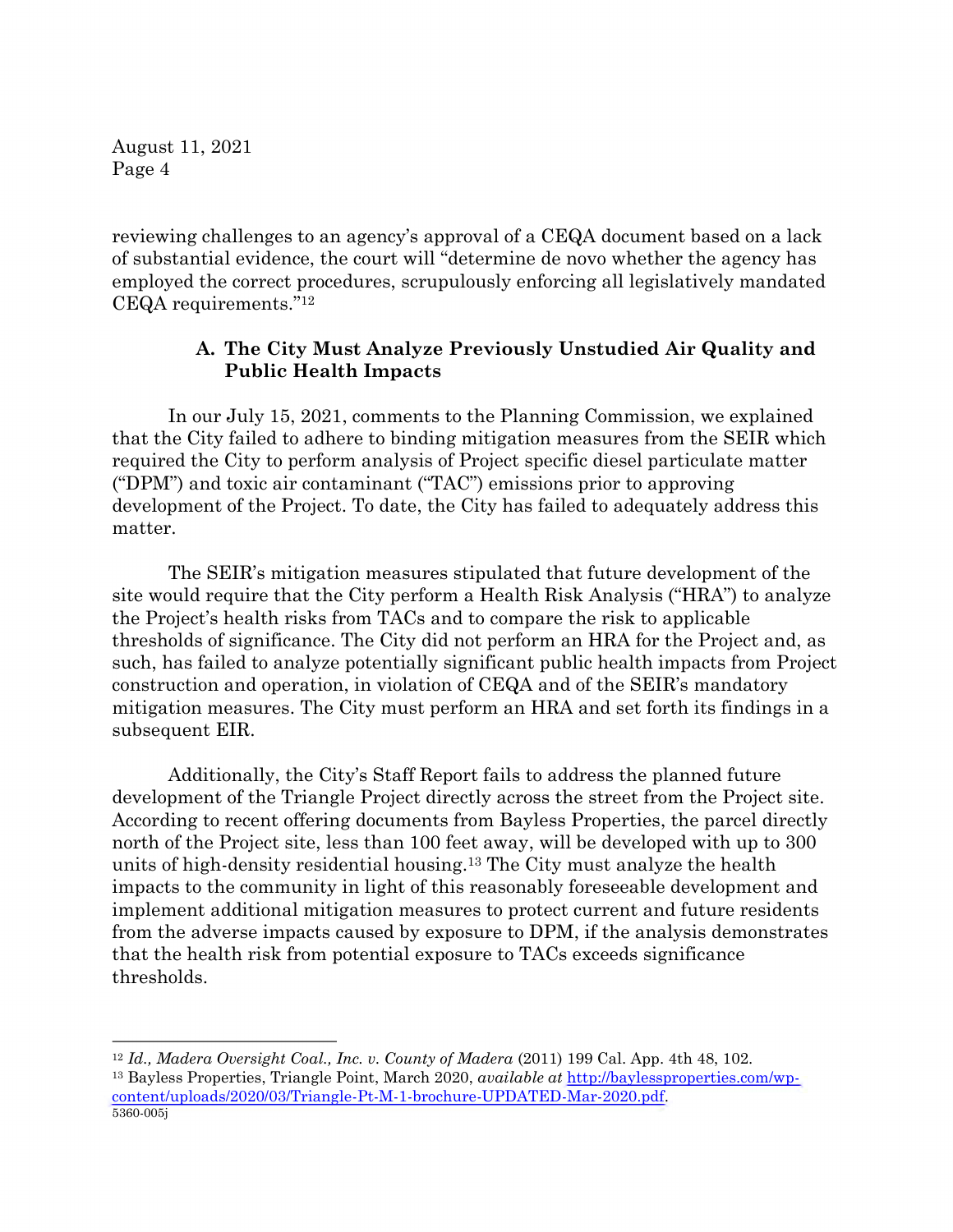# **B. The Staff Report's Proposed Findings Regarding the Project's Site Specific Traffic and Operational Air Quality Impacts Are Unsupported**

The Staff Report fails to respond to Residents' comments, and the comments of its experts, demonstrating that the Project could introduce hundreds of new heavy truck trips to the Project area during operations. The Staff Report states that Residents failed to provide substantial evidence that the Project will result in hundreds of heavy truck trips, and on the other hand, that the Applicant has assured staff that the Project will result in 38.5 daily truck trips based on the Applicant's existing facility in Lodi, California.<sup>14</sup> The CEQA guidelines state that, " 'substantial evidence'… means enough relevant information and reasonable inferences from this information that a fair argument can be made to support a conclusion even though other conclusions might also be reached".<sup>15</sup> Unsubstantiated opinion or narrative, and evidence which is clearly erroneous or inaccurate, do not constitute substantial evidence.<sup>16</sup>

Here, Residents' expert, James Clark, relied on data in the City's SEIR to determine that the Project would result in hundreds of heavy truck trips. Conversely, the City's response relies on the Applicant's erroneous self-reporting that their facility in Lodi only generates 38.5 truck trips per day. As explained below, the Applicant's figures cannot be relied on as substantial evidence in support of the City's CEQA Section 15168 consistency determination for several reasons.

#### *1. The Applicant's Truck Trip Calculations Contain Arithmetic Errors*

In his review of the Staff Report and attachments, Dr. Clark identified a clear error in the Applicant's calculations of heavy truck trips. Dr. Clark points out that the Applicant divides the number of truck trips by the number of days in the month, and not the number of working days.<sup>17</sup> This results in fewer truck trips per day as the number of truck trips are spread over a greater number of days. Dr. Clark recalculated the trip analysis using the number of workdays in each month and found that the Applicant's Lodi facility generated an average of 54.01 heavy truck trips per day, instead of 38.24, during the time period provided by the Applicant. 18

<sup>14</sup> Staff Report, p. 7.

<sup>15</sup> CEQA Guidelines, §15384.

<sup>16</sup> *Ibid.*

<sup>17</sup> Clark Comments, p. 4.

<sup>18</sup> *Id.* p. 5.

<sup>5360-005</sup>j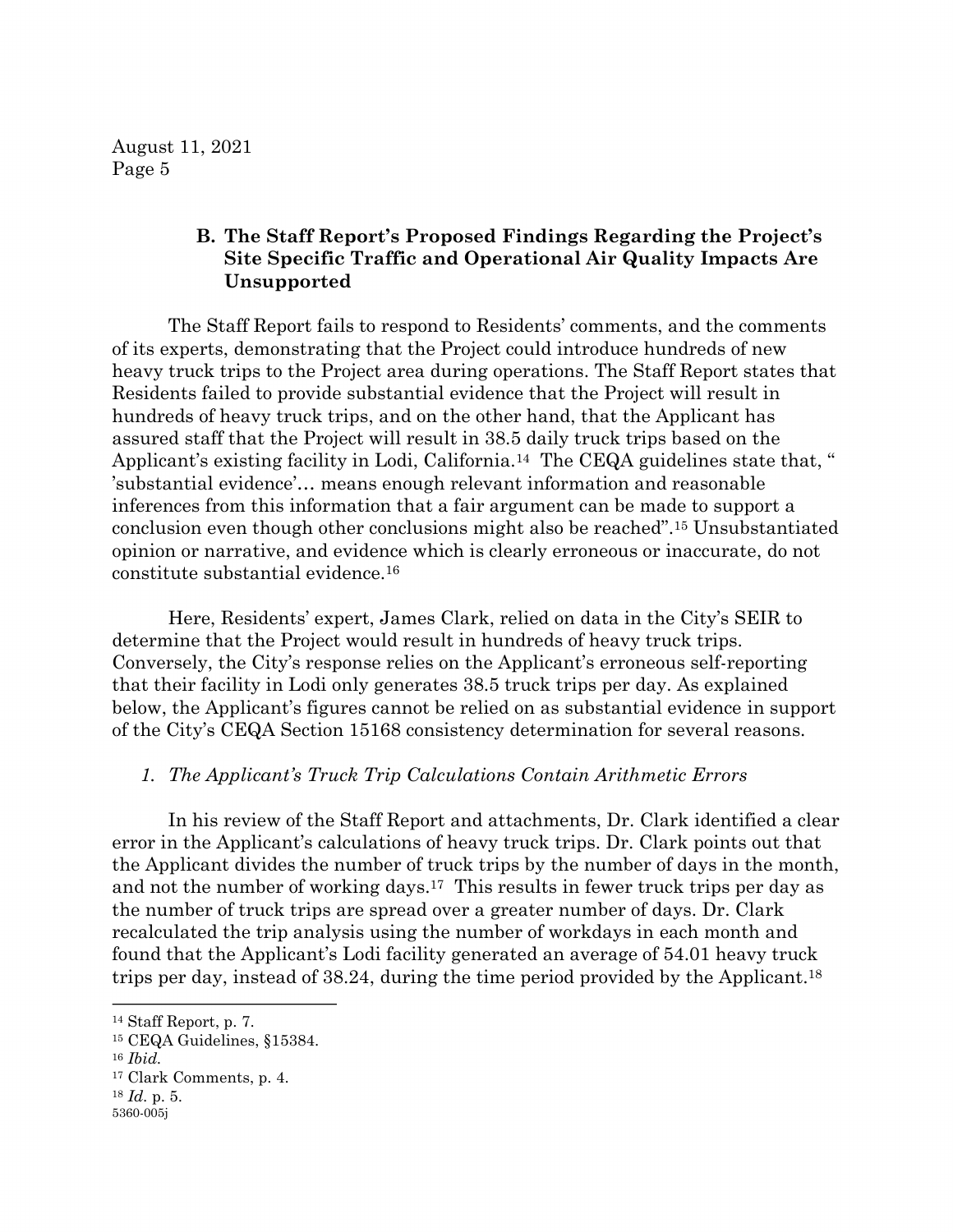### *2. The Applicant's Truck Trip Generation Calculations are Based on a Limited Sample Size*

Dr. Clark points out that the Applicant's truck trip generation figures were cherry-picked from data collected over only the first five months of 2021, during a global pandemic, despite the Lodi facility being in operation since 2005.<sup>19</sup> By limiting the sample size to a period where reduced operational capacity is likely, the heavy truck trip generation data cannot be relied on to support the City's decision not to conduct further analysis of the potential air quality impacts from the Project. The City must conduct an independent truck trip study based on data which accurately describes truck traffic during normal operating conditions. Without this analysis, the City lacks substantial evidence to support a determination that the Project will not cause significant regional air quality impacts or health risk to nearby communities.

#### *3. The Applicant's Truck Trip Analysis Ignores the Increase in Building Size*

Dr. Clark explains that the Applicant's existing facility in Lodi, which the City relies on for the current Project's air quality and truck trip analysis, is only 28 percent the size of the planned Project. The increased size of the Project's building will allow for increased operations at the Project site which do not occur at the Lodi facility. Dr. Clark estimates that this additional operational capacity will result at least 3.5 times more heavy truck traffic based on the size of the facility.<sup>20</sup> It defies logic to expect that a building over three times larger would not result in substantially more truck trips during operations.

# *4. The Staff Report and Supporting Documentation Ignore the Use of Heavy Equipment On-Site*

The City failed to take on-site diesel emissions into account when determining the Project's air quality impacts. The Applicant plans to assemble tractors, construction equipment and other implements on site.<sup>21</sup> A large number of products assembled on site use diesel fuel as their primary fuel source. Moving and testing the assembled products will result in diesel emissions that were not analyzed under the SEIR or the City's 15168 Review. Additionally, the heavy

<sup>19</sup> *Id.* p. 3.

<sup>20</sup> *Id.* p. 5.

<sup>5360-005</sup>j <sup>21</sup> Staff Report, p. 8.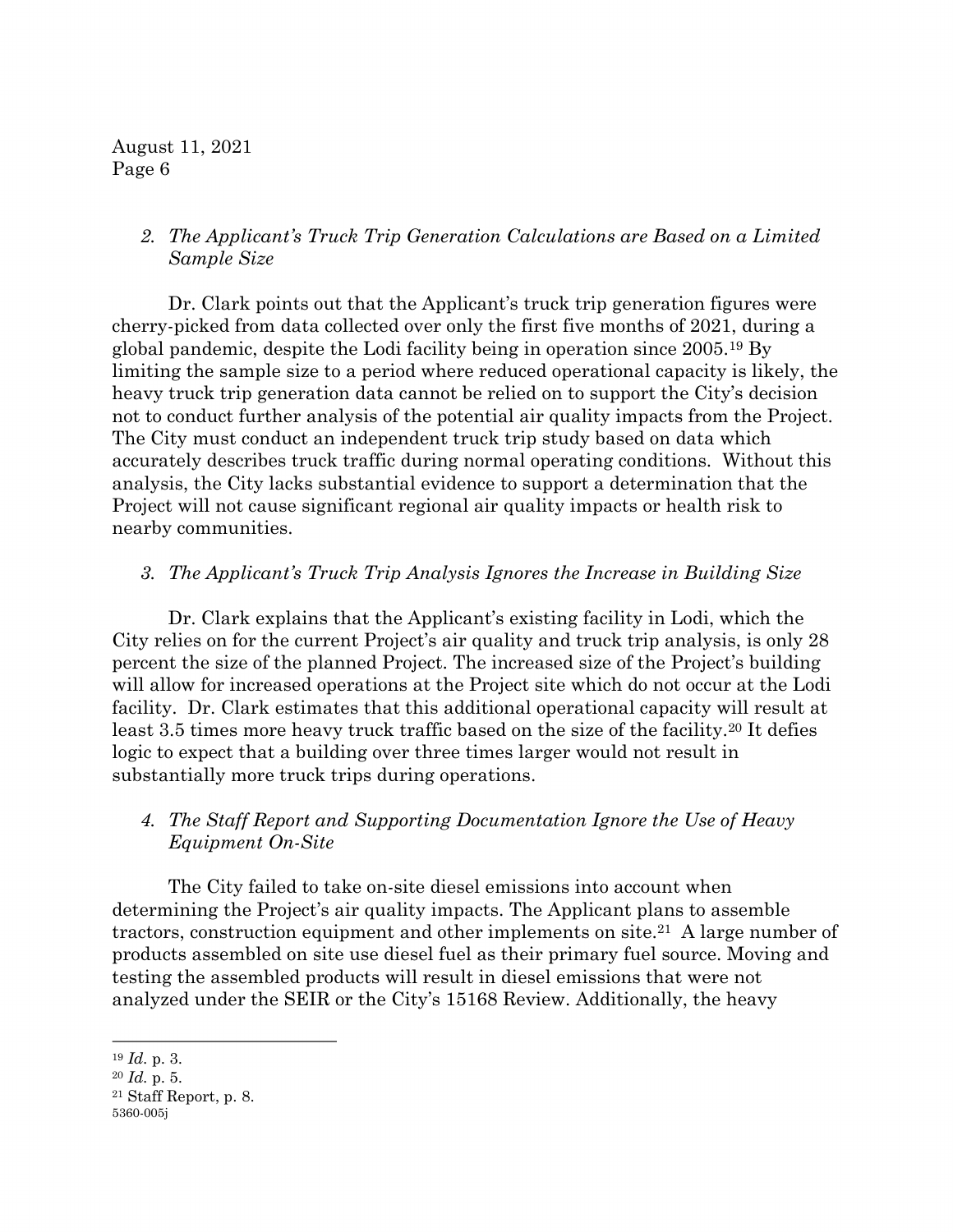equipment on site will require the use of cargo handling equipment such as forklifts and yard tractors which generate DPM. <sup>22</sup> The on-site testing and use of heavy equipment was not addressed or analyzed in the SEIR or the City's 15168 Review performed for the Project.

The heavy-duty trucks and on-site equipment will release DPM and associated TACs that may exceed the Sacramento Metropolitan Air Quality Management District's ("SMAQMD") thresholds of significance. The City must quantify the emissions from the Project and assess the health risk to local residents. If the health risks exceed SMAQMD's significance thresholds, then the City must implement additional mitigation measures to reduce the health risk to the community to less than significant levels before approving the Project. This analysis must be done in a subsequent EIR.

# **II. THE CITY CANNOT MAKE THE NECESSARY FINDINGS TO UPHOLD THE CONDITIONAL USE PERMIT AND DESIGN REVIEW APPROVALS FOR THE PROJECT**

Approval of the Project's CUP and DRP requires factual findings, supported by substantial evidence, pursuant to the Elk Grove Municipal Code that the Project does not have any detrimental environmental or public health effects.<sup>23</sup>

The Staff Report claims that the Project is in compliance with the General Plan, Zoning Code and other City Codes as required by Section 23.16.070 of the Municipal Code, but nowhere does it make findings, or offer substantial evidence, that the Project will not have any detrimental environmental or public health effects.

As discussed above, substantial evidence demonstrates that the Project is likely to have potentially significant impacts on air quality and public health. Residents' experts have provided ample evidence demonstrating the Project's significant impacts, including:

> • Air quality and GHG impacts from Project construction and operation will be significant.

<sup>22</sup> Clark comments, p. 6.

<sup>23</sup> EGMC 23.16.070(C).

<sup>5360-005</sup>j